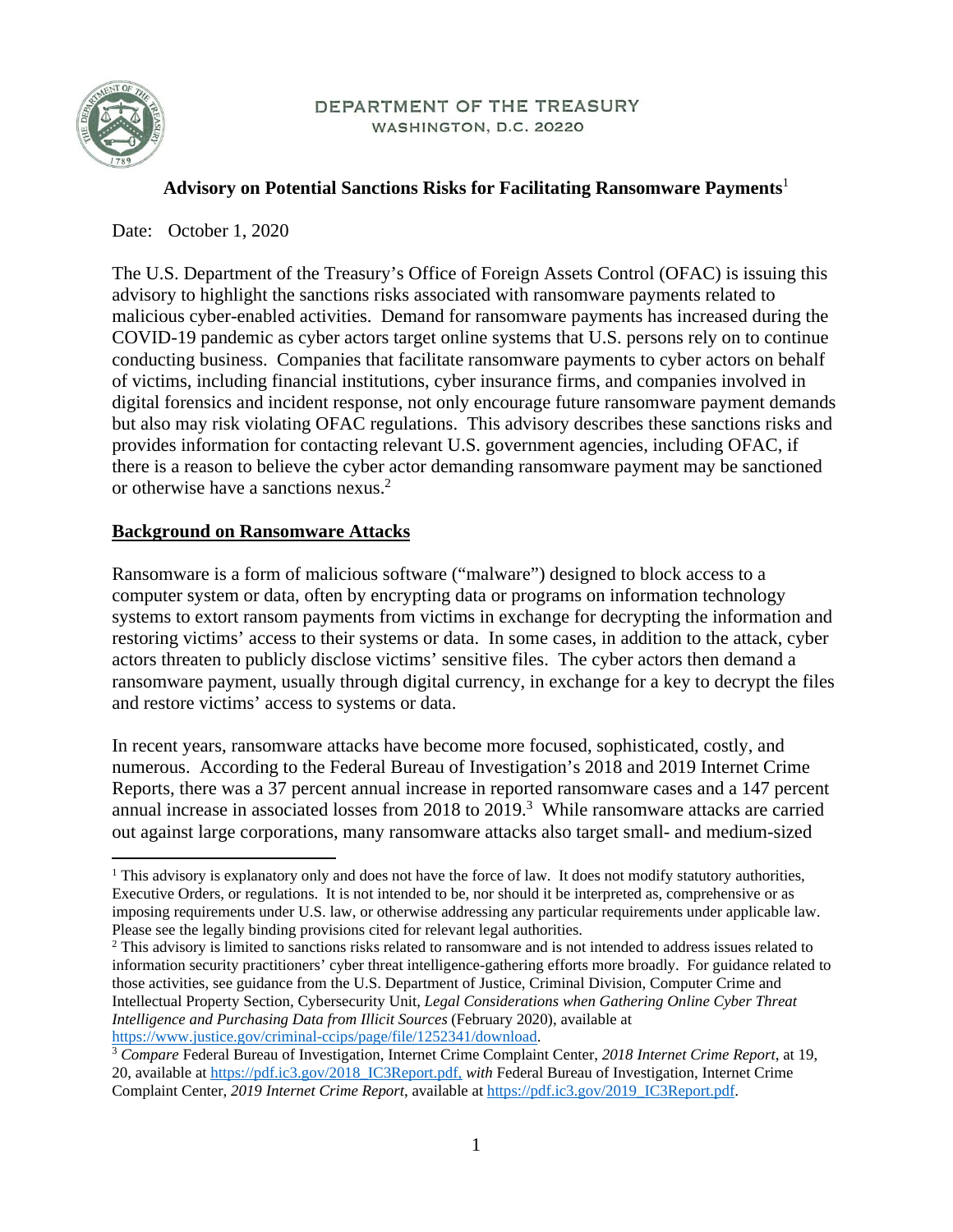businesses, local government agencies, hospitals, and school districts, which may be more vulnerable as they may have fewer resources to invest in cyber protection.

#### **OFAC Designations of Malicious Cyber Actors**

OFAC has designated numerous malicious cyber actors under its cyber-related sanctions program and other sanctions programs, including perpetrators of ransomware attacks and those who facilitate ransomware transactions. For example, starting in 2013, a ransomware variant known as Cryptolocker was used to infect more than 234,000 computers, approximately half of which were in the United States.<sup>4</sup> OFAC designated the developer of Cryptolocker, Evgeniy Mikhailovich Bogachev, in December 2016.<sup>5</sup>

Starting in late 2015 and lasting approximately 34 months, SamSam ransomware was used to target mostly U.S. government institutions and companies, including the City of Atlanta, the Colorado Department of Transportation, and a large healthcare company. In November 2018, OFAC designated two Iranians for providing material support to a malicious cyber activity and identified two digital currency addresses used to funnel SamSam ransomware proceeds.<sup>6</sup>

In May 2017, a ransomware known as WannaCry 2.0 infected approximately 300,000 computers in at least 150 countries. This attack was linked to the Lazarus Group, a cybercriminal organization sponsored by North Korea. OFAC designated the Lazarus Group and two subgroups, Bluenoroff and Andariel, in September 2019.<sup>7</sup>

Beginning in 2015, Evil Corp, a Russia-based cybercriminal organization, used the Dridex malware to infect computers and harvest login credentials from hundreds of banks and financial institutions in over 40 countries, causing more than \$100 million in theft. In December 2019, OFAC designated Evil Corp and its leader, Maksim Yakubets, for their development and distribution of the Dridex malware.<sup>8</sup>

OFAC has imposed, and will continue to impose, sanctions on these actors and others who materially assist, sponsor, or provide financial, material, or technological support for these activities.

<sup>4</sup> Press Release, U.S. Dept. of Justice, U.S. Leads Multi-National Action Against "Gameover Zeus" Botnet and "Cryptolocker" Ransomware, Charges Botnet Administrator (June 2, 2014), available at

https://www.justice.gov/opa/pr/us-leads-multi-national-action-against-gameover-zeus-botnet-and-cryptolockerransomware.

 $\frac{1}{5}$  Press Release, U.S. Dept. of the Treasury, Treasury Sanctions Two Individuals for Malicious Cyber-Enabled Activities (Dec. 29, 2016), available at https://www.treasury.gov/press-center/press-releases/Pages/jl0693.aspx.

Press Release, U.S. Dept. of the Treasury, Treasury Designates Iran-Based Financial Facilitators of Malicious Cyber Activity and for the First Time Identifies Associated Digital Currency Addresses (Nov. 28, 2018), available at https://home.treasury.gov/news/press-releases/sm556. 7

<sup>&</sup>lt;sup>7</sup> Press Release, U.S. Dept. of the Treasury, Treasury Sanctions North Korean State-Sponsored Malicious Cyber Groups (Sept. 13, 2019), available at https://home.treasury.gov/news/press-releases/sm774.

<sup>&</sup>lt;sup>8</sup> Press Release, U.S. Dept. of the Treasury, Treasury Sanctions Evil Corp, the Russia-Based Cybercriminal Group Behind Dridex Malware (Dec. 5, 2019), available at https://home.treasury.gov/news/press-releases/sm845.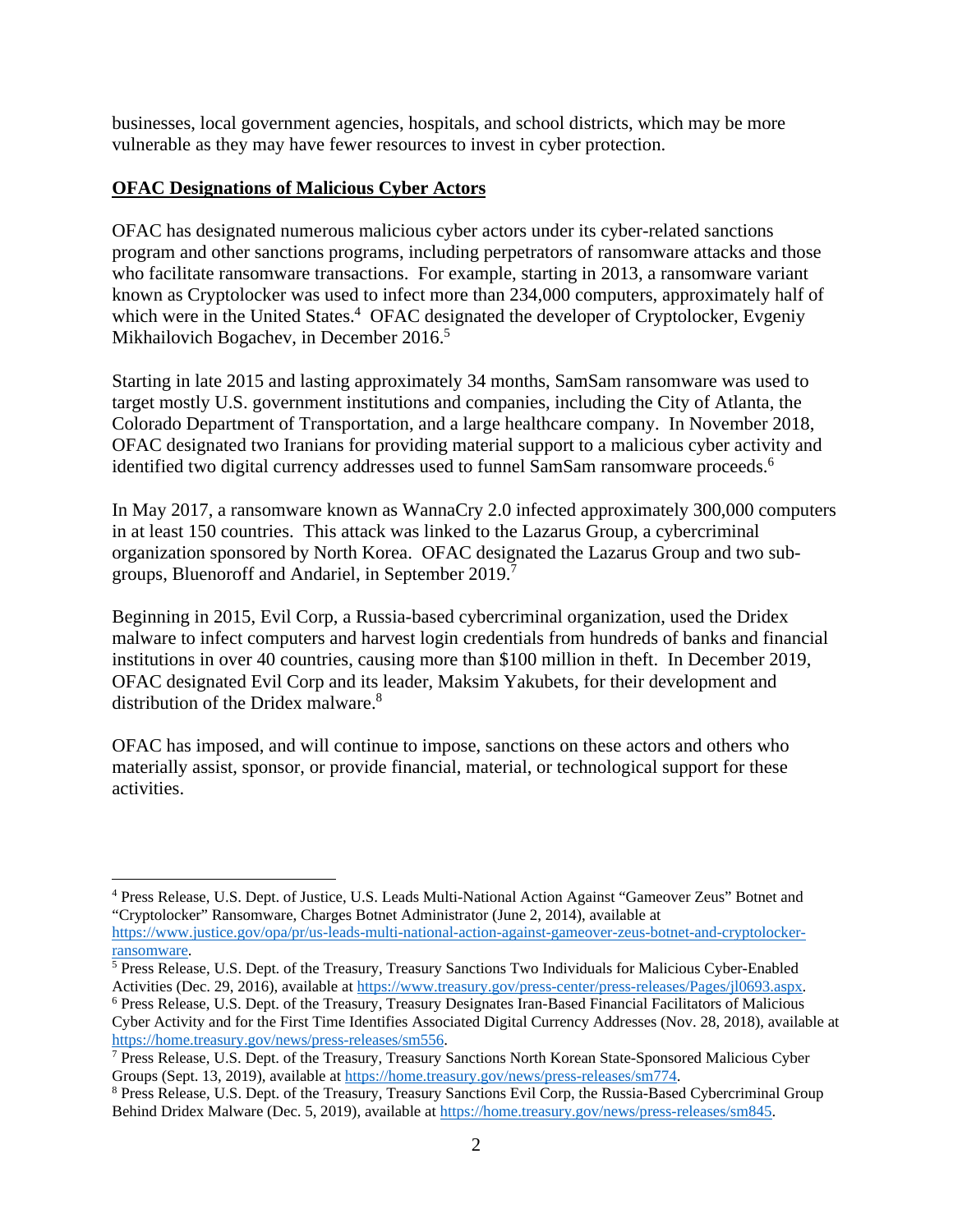### **Ransomware Payments with a Sanctions Nexus Threaten U.S. National Security Interests**

Facilitating a ransomware payment that is demanded as a result of malicious cyber activities may enable criminals and adversaries with a sanctions nexus to profit and advance their illicit aims. For example, ransomware payments made to sanctioned persons or to comprehensively sanctioned jurisdictions could be used to fund activities adverse to the national security and foreign policy objectives of the United States. Ransomware payments may also embolden cyber actors to engage in future attacks. In addition, paying a ransom to cyber actors does not guarantee that the victim will regain access to its stolen data.

# **Facilitating Ransomware Payments on Behalf of a Victim May Violate OFAC Regulations**

Under the authority of the International Emergency Economic Powers Act (IEEPA) or the Trading with the Enemy Act  $(TWEA)$ ,  $9$  U.S. persons are generally prohibited from engaging in transactions, directly or indirectly, with individuals or entities ("persons") on OFAC's Specially Designated Nationals and Blocked Persons List (SDN List), other blocked persons, and those covered by comprehensive country or region embargoes (e.g., Cuba, the Crimea region of Ukraine, Iran, North Korea, and Syria). Additionally, any transaction that causes a violation under IEEPA, including transactions by a non-U.S. person which causes a U.S. person to violate any IEEPA-based sanctions, is also prohibited. U.S. persons, wherever located, are also generally prohibited from facilitating actions of non-U.S. persons, which could not be directly performed by U.S. persons due to U.S. sanctions regulations. OFAC may impose civil penalties for sanctions violations based on strict liability, meaning that a person subject to U.S. jurisdiction may be held civilly liable even if it did not know or have reason to know it was engaging in a transaction with a person that is prohibited under sanctions laws and regulations administered by OFAC.

OFAC's Economic Sanctions Enforcement Guidelines (Enforcement Guidelines)<sup>10</sup> provide more information regarding OFAC's enforcement of U.S. economic sanctions, including the factors that OFAC generally considers when determining an appropriate response to an apparent violation. Under the Enforcement Guidelines, in the event of an apparent violation of U.S. sanctions laws or regulations, the existence, nature, and adequacy of a sanctions compliance program is a factor that OFAC may consider when determining an appropriate enforcement response (including the amount of civil monetary penalty, if any).

As a general matter, OFAC encourages financial institutions and other companies to implement a risk-based compliance program to mitigate exposure to sanctions-related violations.<sup>11</sup> This also applies to companies that engage with victims of ransomware attacks, such as those involved in providing cyber insurance, digital forensics and incident response, and financial services that may involve processing ransom payments (including depository institutions and money services

<sup>9</sup> 50 U.S.C. §§ 4301–41; 50 U.S.C. §§ 1701–06.

<sup>10 31</sup> C.F.R. part 501, appx. A.

<sup>11</sup> To assist the public in developing an effective sanctions compliance program, in 2019, OFAC published *A Framework for OFAC Compliance Commitments*, intended to provide organizations with a framework for the five essential components of a risk-based sanctions compliance program. The *Framework* is available at https://home.treasury.gov/system/files/126/framework\_ofac\_cc.pdf.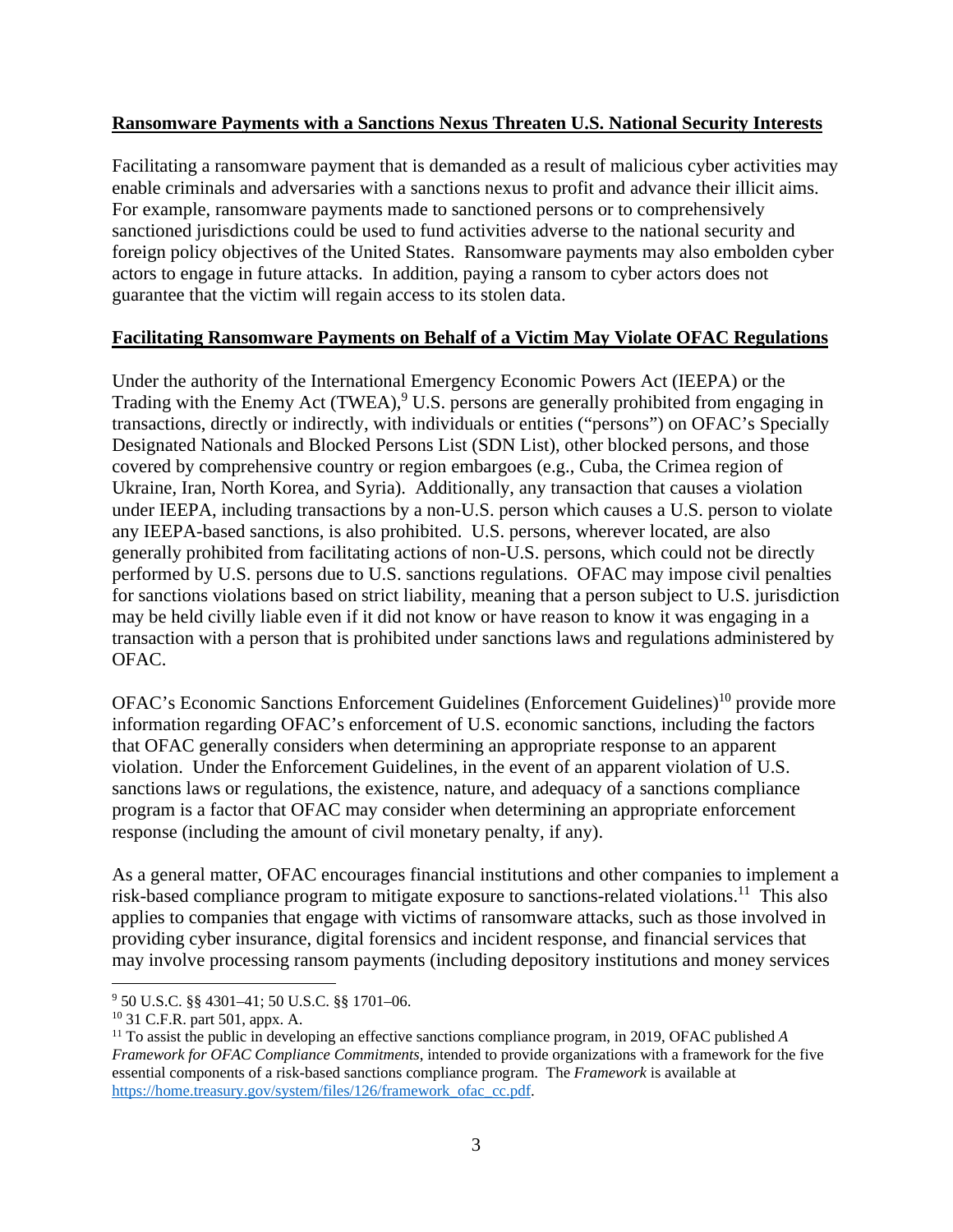businesses). In particular, the sanctions compliance programs of these companies should account for the risk that a ransomware payment may involve an SDN or blocked person, or a comprehensively embargoed jurisdiction. Companies involved in facilitating ransomware payments on behalf of victims should also consider whether they have regulatory obligations under Financial Crimes Enforcement Network (FinCEN) regulations.12

Under OFAC's Enforcement Guidelines, OFAC will also consider a company's self-initiated, timely, and complete report of a ransomware attack to law enforcement to be a significant mitigating factor in determining an appropriate enforcement outcome if the situation is later determined to have a sanctions nexus. OFAC will also consider a company's full and timely cooperation with law enforcement both during and after a ransomware attack to be a significant mitigating factor when evaluating a possible enforcement outcome.

# **OFAC Licensing Policy**

Ransomware payments benefit illicit actors and can undermine the national security and foreign policy objectives of the United States. For this reason, license applications involving ransomware payments demanded as a result of malicious cyber-enabled activities will be reviewed by OFAC on a case-by-case basis with a presumption of denial.

# **Victims of Ransomware Attacks Should Contact Relevant Government Agencies**

OFAC encourages victims and those involved with addressing ransomware attacks to contact OFAC immediately if they believe a request for a ransomware payment may involve a sanctions nexus. Victims should also contact the U.S. Department of the Treasury's Office of Cybersecurity and Critical Infrastructure Protection if an attack involves a U.S. financial institution or may cause significant disruption to a firm's ability to perform critical financial services.

- U.S. Department of the Treasury's Office of Foreign Assets Control
	- o Sanctions Compliance and Evaluation Division: ofac\_feedback@treasury.gov; (202) 622-2490 / (800) 540-6322
	- o Licensing Division: https://licensing.ofac.treas.gov/; (202) 622-2480
- U.S. Department of the Treasury's Office of Cybersecurity and Critical Infrastructure Protection (OCCIP)
	- o OCCIP-Coord@treasury.gov; (202) 622-3000
- Financial Crimes Enforcement Network (FinCEN)
	- o FinCEN Regulatory Support Section: frc@fincen.gov

<sup>12</sup> *See* FinCEN Guidance, FIN-2020-A00X, "Advisory on Ransomware and the Use of the Financial System to Facilitate Ransom Payments," October 1, 2020, for applicable anti-money laundering obligations related to financial institutions in the ransomware context.